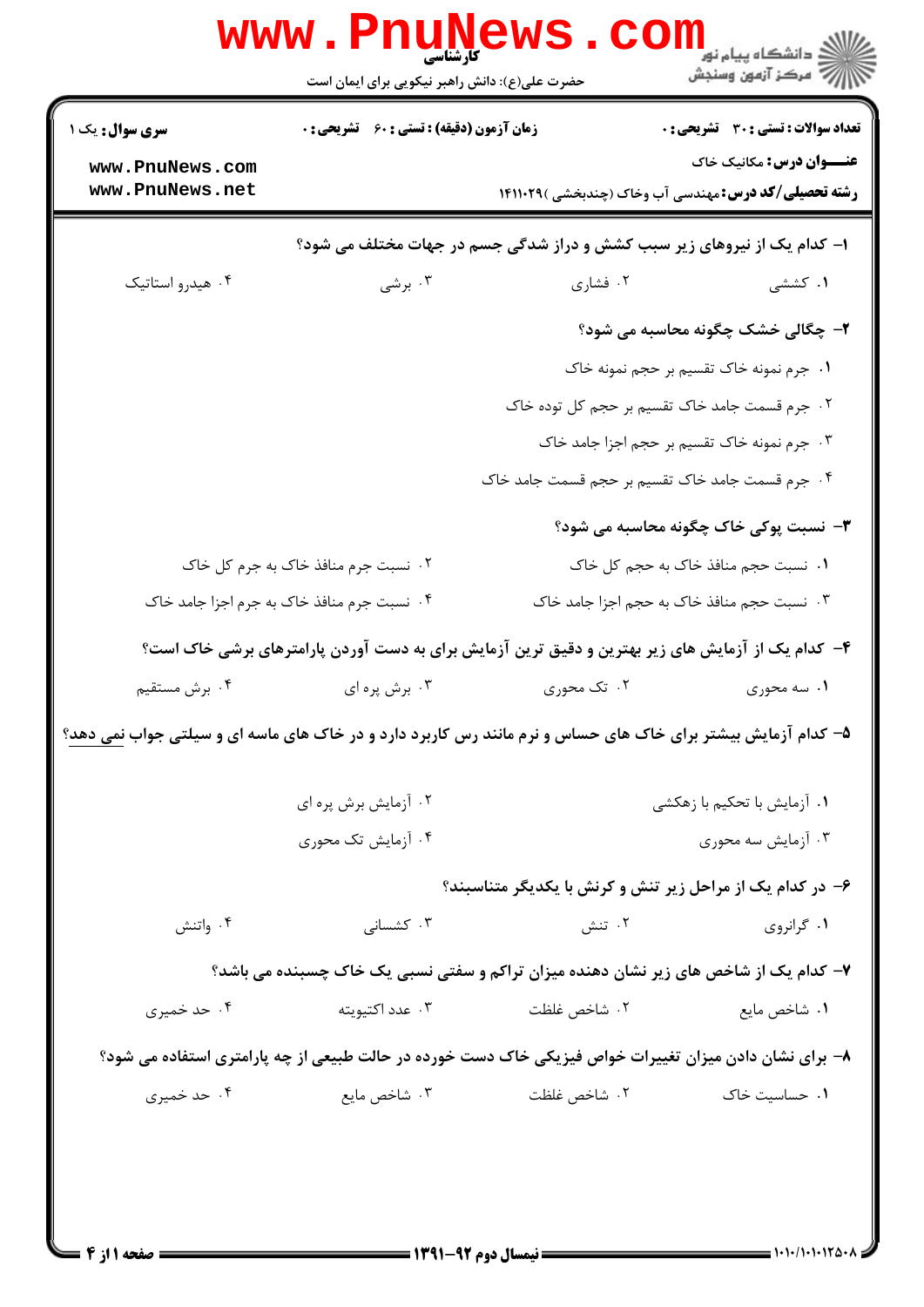|                                                      | <b>www.PnuNews</b>                                          |                 | ڪ دانشڪاه پيا <sub>م</sub> نور<br><mark>√</mark> مرڪز آزمون وسنڊش                                                 |
|------------------------------------------------------|-------------------------------------------------------------|-----------------|-------------------------------------------------------------------------------------------------------------------|
|                                                      | حضرت علی(ع): دانش راهبر نیکویی برای ایمان است               |                 |                                                                                                                   |
| <b>سری سوال : ۱ یک</b>                               | <b>زمان آزمون (دقیقه) : تستی : 60 ٪ تشریحی : 0</b>          |                 | <b>تعداد سوالات : تستی : 30 ٪ تشریحی : 0</b>                                                                      |
| www.PnuNews.com                                      |                                                             |                 | <b>عنـــوان درس:</b> مکانیک خاک                                                                                   |
| www.PnuNews.net                                      |                                                             |                 | <b>رشته تحصیلی/کد درس:</b> مهندسی آب وخاک (چندبخشی )۱۴۱۱۰۲۹                                                       |
|                                                      |                                                             |                 | ۹- هر چه خاک اکتیوتر باشد، تغییر حجم آن بر اثر رطوبت:                                                             |
|                                                      | ۰۲ کمتر خواهد شد.                                           |                 | ۰۱ بیشتر خواهد شد.                                                                                                |
|                                                      | ۰۴ بستگی به میزان شن خاک دارد.                              |                 | ۰۳ بدون تغییر می ماند.                                                                                            |
|                                                      |                                                             |                 | ۱۰– کدام یک از عبارت های زیر صحیح است؟                                                                            |
|                                                      |                                                             |                 | ۰۱ LI برای خاک های رسی تحکیم یافته نزدیک صفر است.                                                                 |
|                                                      |                                                             |                 | ۰۲ LI برای خاک های رسی فوق تحکیم یافته نزدیک صفر است.                                                             |
|                                                      |                                                             |                 | ۰۳ LI برای خاک های فوق العاده حساس از یک کمتر است.                                                                |
|                                                      |                                                             |                 | ۰۴ LI برای رس های شدیداً فوق تحکیم یافته مثبت است.                                                                |
|                                                      |                                                             |                 | ۱۱– آزمایشی که برای مقاومت خاک در بیشتر آزمایشگاه های مکانیک خاک به کار می رود، عبارتند از:                       |
| ۰۴ تک محوری                                          | ۰۳ برش پره ای                                               | ۰۲ مستقیم       | ۰۱ سه محوری                                                                                                       |
|                                                      |                                                             |                 | ۱۲– اگر جسمی به طور مداوم تحت تاثیر تنش قرار گیرد از تقسیم ازدیاد طول بر طول اولیه آن جسم، کدام پارامتر محاسبه می |
|                                                      |                                                             |                 | شود؟                                                                                                              |
| ۰۴ تنش فشاري                                         | ۰۳ برش                                                      | ۰۲ کرنش         | ۰۱ تنش                                                                                                            |
|                                                      |                                                             |                 | ۱۳- ضریب تحکیم پذیری به کدام یک از عوامل زیر بستگی دارد؟                                                          |
| ٠٢ وزن واحد حجم آب                                   |                                                             |                 | ۰۱ نفوذپذیری خاک                                                                                                  |
|                                                      | ۰۴ هر سه مورد                                               |                 | ۰۳ ضریب نسبی تراکم پذیری                                                                                          |
|                                                      |                                                             |                 | ۱۴- درصد رطوبتی که در آن مخلوط آب و خاک شدیداً به سایر اجزا می چسبد، عبارت است از:                                |
| ۰۴ انقباض                                            | ۰۳ چسبندگی                                                  | ۰۲ چسبناکی شدید | ۰۱ روانی                                                                                                          |
|                                                      |                                                             |                 | ۱۵– شیب خط روانی نشان دهنده چیست؟                                                                                 |
| ۰۲ میزان کاهش مقاومت برشی خاک بر اثر افزایش مقدار آب |                                                             |                 | ۰۱ میزان افزایش مقاومت برشی خاک                                                                                   |
|                                                      | ۰۴ کاهش مقدار آب بر اثر کاهش مقاومت برشی خاک                |                 | ۰۳ میزان کاهش مقاومت برشی خاک بر اثر کاهش مقدار آب                                                                |
|                                                      |                                                             |                 | ۱۶– خاک های نسبتاً غیر اکتیو چه خاکهایی هستند؟                                                                    |
|                                                      | $\mathsf{A}\mathsf{>}1$ خاک هایی که در آن ها 5 $\mathsf{P}$ |                 | ۰۱ خاک هایی که در آن ها A<0/75                                                                                    |
|                                                      | $A > 3$ شاک هایی که در آن ها 3                              |                 | $A > 2$ ۵۰ خاک هایی که در آن ها $\cdot^7$                                                                         |
|                                                      |                                                             |                 |                                                                                                                   |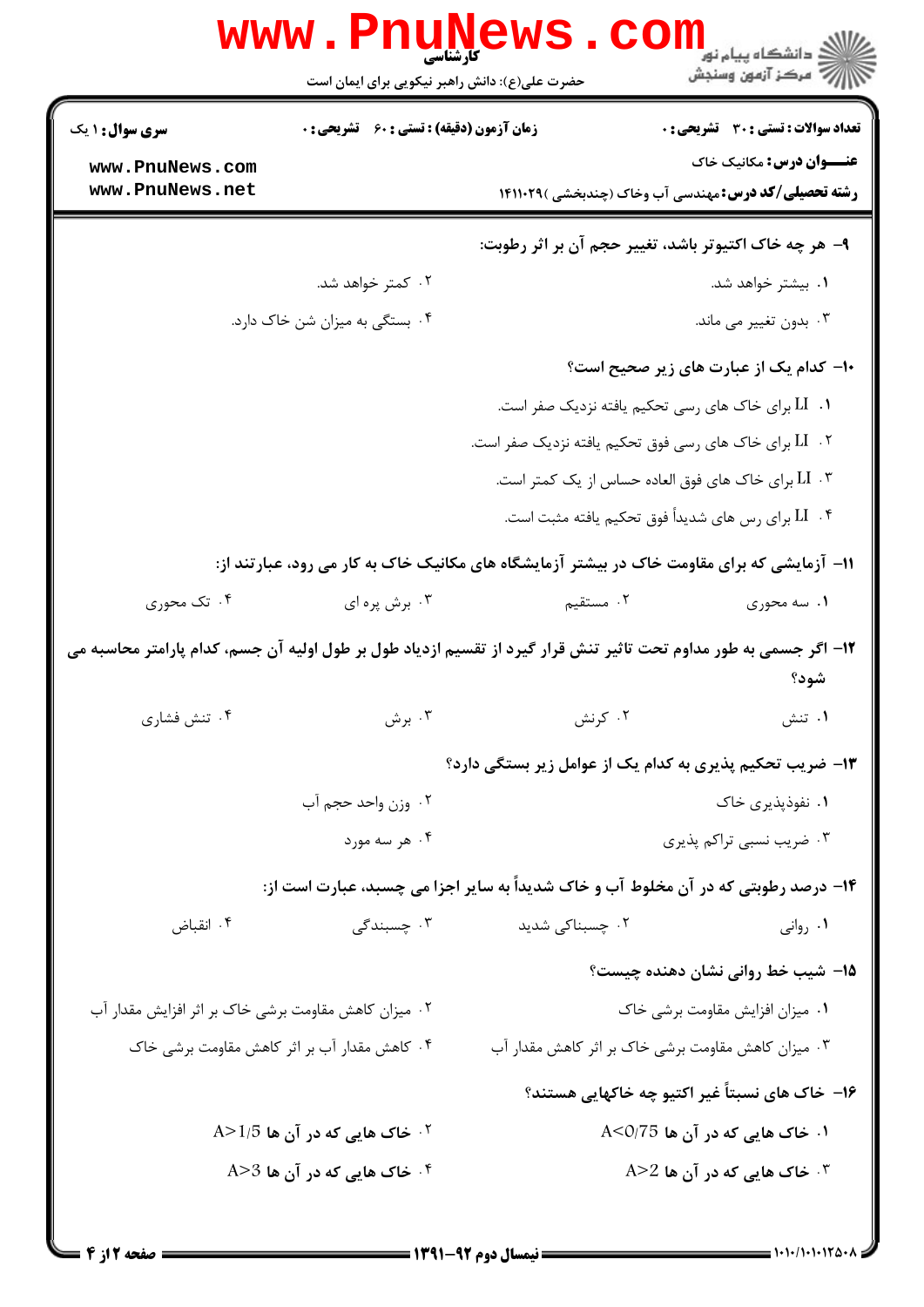|                                                                                                                      | WWW.Pnung<br>حضرت علی(ع): دانش راهبر نیکویی برای ایمان است |                                                                                       | ڪ دانشڪاه پيام نور ■<br> 7- مرکز آزمون وسنڊش                                                   |
|----------------------------------------------------------------------------------------------------------------------|------------------------------------------------------------|---------------------------------------------------------------------------------------|------------------------------------------------------------------------------------------------|
| <b>سری سوال : ۱ یک</b>                                                                                               | <b>زمان آزمون (دقیقه) : تستی : 60 ٪ تشریحی : 0</b>         |                                                                                       | <b>تعداد سوالات : تستی : 30 ٪ تشریحی : 0</b>                                                   |
| www.PnuNews.com<br>www.PnuNews.net                                                                                   |                                                            |                                                                                       | <b>عنـــوان درس:</b> مکانیک خاک<br><b>رشته تحصیلی/کد درس:</b> مهندسی آب وخاک (چندبخشی )۱۴۱۱۰۲۹ |
|                                                                                                                      |                                                            | ۱۷– کدام یک از موارد زیر بیان کننده ترتیب و حالت قرار گرفتن ذرات تشکیل دهنده خاک است؟ |                                                                                                |
| ۰۴ نفوذ پذیری                                                                                                        | ۰۳ بافت                                                    | ۰۲ ساختمان استان                                                                      | ۰۱ رنگ                                                                                         |
|                                                                                                                      |                                                            | ۱۸– در کدام حالت زیر ذرات تشکیل دهنده خاک به صورت قوسی شکل روی ذرات دیگر قرار دارند؟  |                                                                                                |
| ۰۴ اسکلتی                                                                                                            | ۰۳ لانه زنبوري                                             | ۰۲ پراکنده                                                                            | ۰۱ دانه ای غیر چسبنده                                                                          |
|                                                                                                                      |                                                            | ۱۹- در کدام نوع ساختمان، اسکلت اصلی خاک را ذرات درشت دانه تشکیل می دهند؟              |                                                                                                |
| ۰۴ لانه زنبوري                                                                                                       | ۰۳ دانه ای                                                 | ۰۲ پراکنده                                                                            | ۰۱ اسکلتی                                                                                      |
|                                                                                                                      |                                                            | +۲- در خاک های چسبنده کدام یک از نیروهای زیر بهترین راه جهت تراکم هاست؟               |                                                                                                |
| ۰۴ استاتیکی                                                                                                          | ۰۳ استاتیکی ارتعاشی                                        | ۰۲ ارتعاشی                                                                            | ٠١ ديناميكى                                                                                    |
| <b>۲۱</b> - زمانی که آب موجود در خاک رسی --- می یابد، فاصله ذرات رسی از یکدیگر --- می شود و نیروهای جاذبه بین ملکولی |                                                            | بین ذرات رس و ملکول های دوقطبی آب --- می یابد.                                        |                                                                                                |
|                                                                                                                      | ۰۲ افزایش ـ بیشتر ـ کاهش                                   |                                                                                       | ۰۱ کاهش ــ کمتر ــ افزايش                                                                      |
|                                                                                                                      | ۰۴ افزایش ــ بیشتر ــ افزایش                               |                                                                                       | ۰۳ افزایش ـ کمتر ـ کاهش                                                                        |
|                                                                                                                      |                                                            |                                                                                       | <b>۲۲-</b> CU برای خاک های کاملاً یکنواخت ----- می باشد.                                       |
|                                                                                                                      | ۰۲ برابر ۱                                                 |                                                                                       | ۰۱ بزرگتر از ۱                                                                                 |
|                                                                                                                      | ۰۴ به ندرت کمتر از ۲ می شود.                               |                                                                                       | ۰۳ کمتر از ۱                                                                                   |
|                                                                                                                      |                                                            | ور سیستم طبقه بندی یونیفاید، ${\rm G}_{\rm M}$ نشان دهنده چیست $\cdot$                |                                                                                                |
|                                                                                                                      | ۰۲ شن کمتر از ۵                                            |                                                                                       | ۰۱ ماسه با بیش از ۱۲٪ ذرات ریزدانه                                                             |
|                                                                                                                      | ۰۴ ماسه کمتر از ۵                                          |                                                                                       | ۰۳ شن با بیش از ۱۲                                                                             |
|                                                                                                                      |                                                            | ۲۴- در سیستم طبقه بندی پونیفاید، خاک های ریز دانه چه خاک هایی هستند؟                  |                                                                                                |
|                                                                                                                      |                                                            | ۰۱ بیشتر از ۵۰ درصد از اجزای تشکیل دهنده آن ها از الک شماره ۲۰۰ عبور کند.             |                                                                                                |
|                                                                                                                      |                                                            | ۰۲ کمتر از ۵۰ درصد از اجزای تشکیل دهنده آنها از الک شماره ۲۰۰ عبور کند.               |                                                                                                |
|                                                                                                                      |                                                            | ۰۳ بیشتر از ۵۰ درصد از اجزای تشکیل دهنده آنها از الک شماره ۱۰۰ عبور کند.              |                                                                                                |
|                                                                                                                      |                                                            | ۰۴ کمتر از ۵۰ درصد از اجزای تشکیل دهنده آنها از الک شماره ۱۰۰ عبور کند.               |                                                                                                |
|                                                                                                                      |                                                            |                                                                                       |                                                                                                |